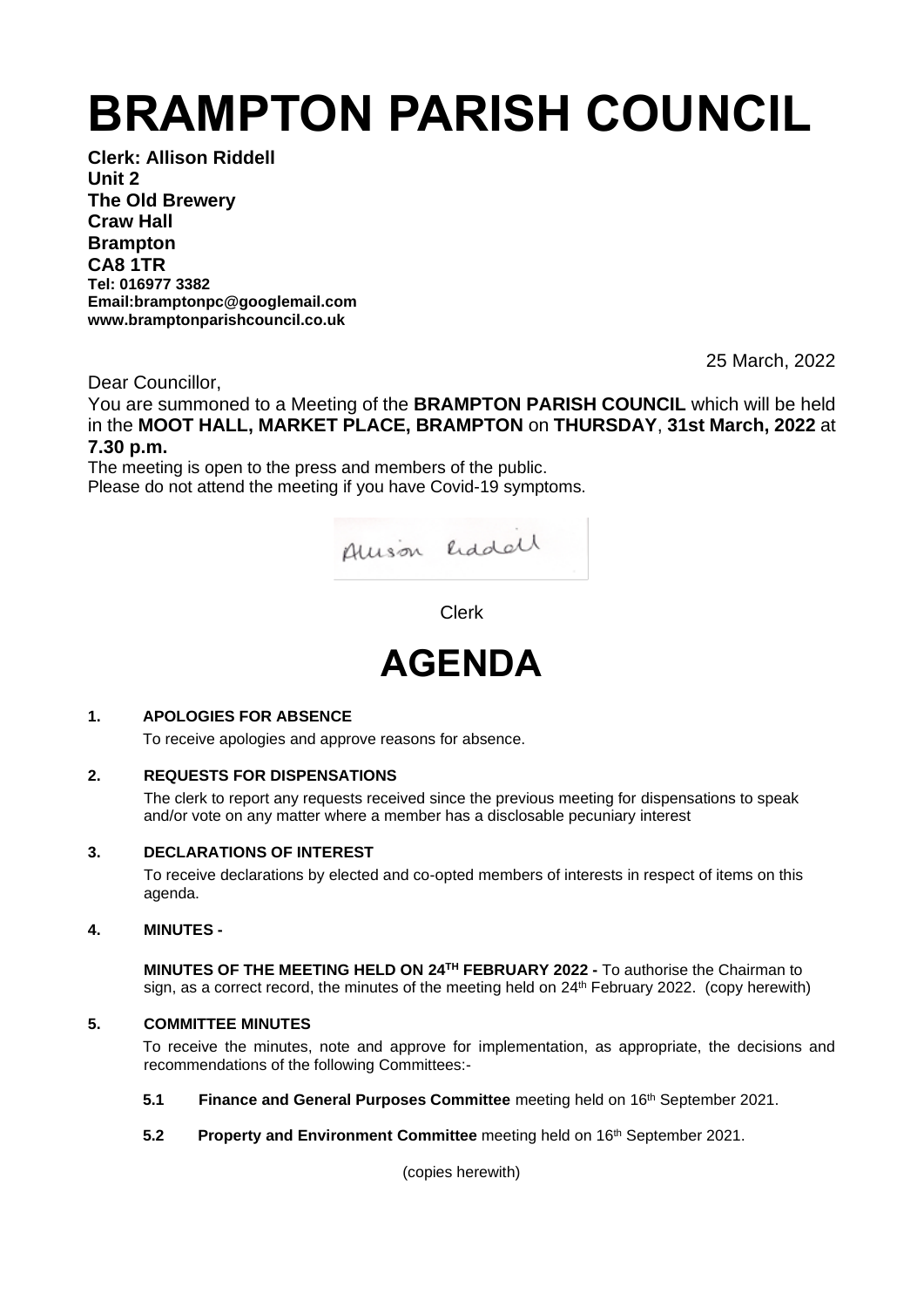#### **6. PUBLIC PARTICIPATION SESSION**

- **6.1 PUBLIC PARTICIPATION -**To receive comments and representations from members of the public in relation to any item on the Agenda. (*Members of the public are permitted to speak on any Agenda item for up to 15 minutes. Members of the public are not permitted to speak at any other time during the meeting unless invited to do so by the Chairman*).
- 6**.2 CITY AND COUNTY COUNCILLOR REPORTS** To receive reports from City and/or County Councillors.

#### **7. REPRESENTATIVES' REPORTS**

To receive information and reports by representatives on Outside Bodies if applicable.

#### **8. FINANCIAL MATTERS –**

 **8.3 EXPENDITURE TO APPROVE** – That the Council approve the expenditure detailed. (copy herewith)

#### **9. RISK ASSESSMENT**

To review and agree the annual risk assessment. (copy herewith)

# **10. ACCESS BRAMPTON**

To receive an update from Councillor Angland.

#### **11. OFFICE AND MOOT HALL SECURITY**

To receive an update on the installation of CCTV and lighting.

#### **12. PLATINUM JUBILEE EVENTS**

To receive an update from the Clerk.

#### **13. CLERK'S REPORT**

To receive a report from the Clerk. (copy herewith)

# **14. CALC**

To receive, note and where applicable respond to the following correspondence:-

- **14.1 CALC NEWSLETTER – March 2022** (to note)
- **14.2 LOCAL GOVERNMENT REORGANISATION**
- **14.3 COUNTY WILDLIFE SITES – Presentation and Notes** (to note)
- **14.4 GALLAGHER INSURANCE Q&A – 29th March 2022** (to note)
- **14.5 TRAINING** (to note contact clerk if interested)
- **14.6 PARLIAMENTARY CONSTITUENCIES SECONDARY CONSULTATION** (To note and consider a response)
- **14.7 NALC BRIEFING ON UKRAINE** (To note and consider any action)
- **14.8 SUPPORT FOR UKRAINE** (To note, Clerk to complete survey)
- **14.9 CHANGES IN REGISTRATION PROCESS FOR BURIAL AUTHORITIES** (To note)
- **14.10 UPDATE FROM ZERO CARBON CUMBRIA TEAM** (To note)
- **14.11 CPCA MINUTES** (To note)
- **14.12 TOGETHER WITH REFUGEES EVENT** (To note and consider attendance)

(information circulated by email or available from office)